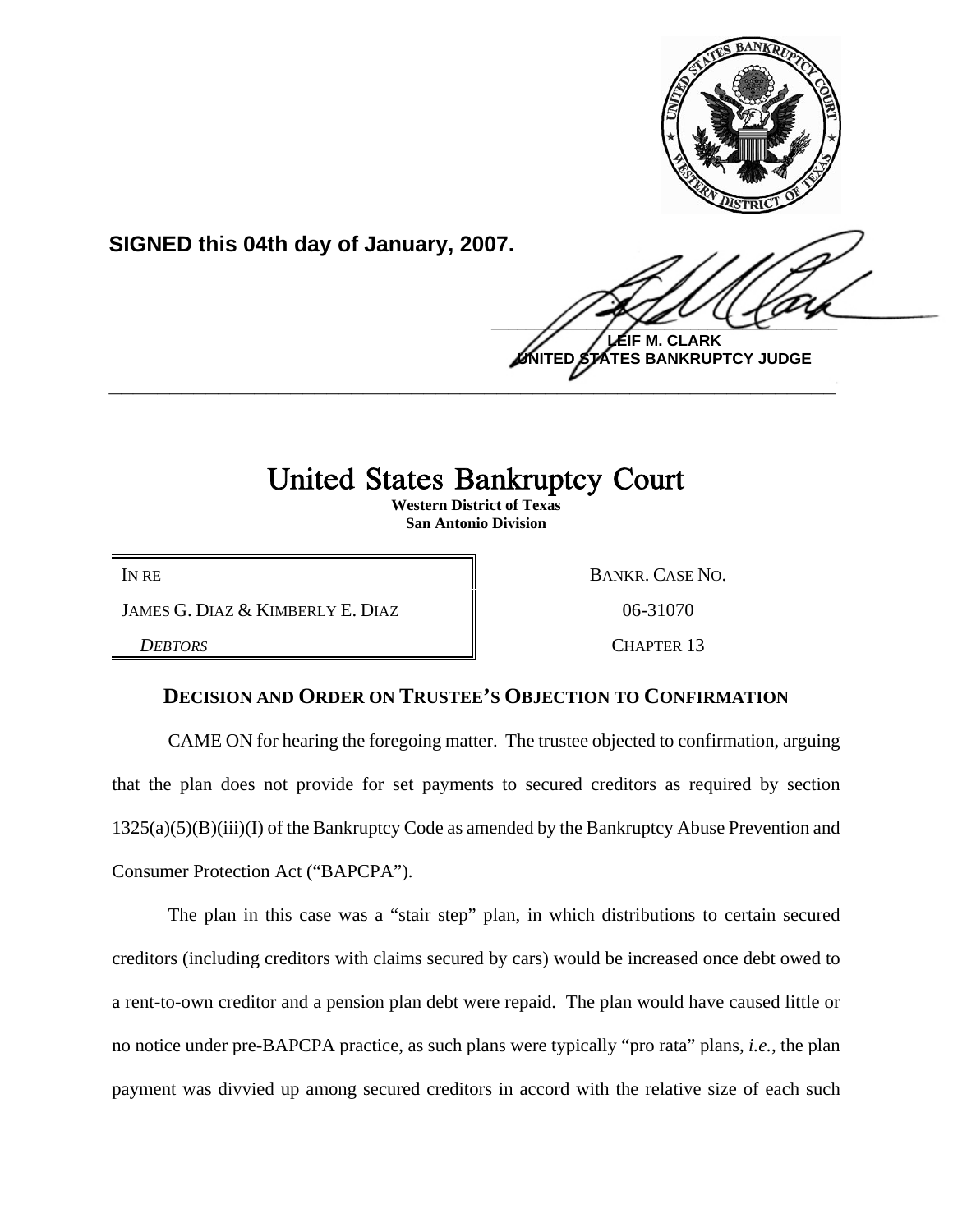creditor's claim. As various creditor interests were paid off, the distribution to the remaining secured (and administrative) creditors would be adjusted on a pro rata basis, increasing the monthly amount to each such remaining creditor. Ultimately, when all secured and administrative claims were satisfied, distributions would then commence to unsecured creditors.

In 2005 under BAPCPA, Congress amended section 1325(a)(5)(B), adding a new subsection (iii). This new section states that if the property distribution to secured creditors under a Chapter 13 plan is to be in the form of periodic payments, then they must be "in equal monthly amounts." 11 U.S.C. § 1325(a)(5)(B)(iii)(I). In addition, if the collateral in question is personal property, then the payments must also be sufficient to provide adequate protection to the creditor's claim during the term of the plan. 11 U.S.C. § 1325(a)(5)(B)(iii)(II). The trustee's objection in this case raises his concern that under BAPCPA the pro rata distribution mechanism may no longer be permissibleeven though, as applied in this case (and in most cases, for that matter), it results in either a level payment or an *increase* in the size of payment with regard to each secured creditor. The question is simply this: does the term "equal" in subsection (iii)(I) require that the payment not be adjusted upward as some creditor claims are satisfied and drop out of the distribution?

A small amount of case law has begun to develop on this new statutory language. A couple of courts have held that the provision clearly bans plans that contemplate a balloon payment at the end. *See In re Lemieux*, 347 B.R. 460, 464 (Bankr. D. Mass. 2006); *In re Wagner*, 342 B.R. 766, 769 (Bankr. E.D. Tenn. 2006).<sup>1</sup> Other courts note, however, that the payment amount need not start on the effective date of the plan, although once the payments *have* started, they must remain equal. *See e.g., In re DeSardi*, 340 B.R. 790, 804-05 (Bankr. S.D. Tex. 2006) ("The Court understands [the

<sup>&</sup>lt;sup>1</sup> The logic is plain: a stream of relatively small payments that ends with a balloon could result in a distribution with a present value equal to the allowed amount of the claim. Under prior law, such a distribution would pass muster under the plain language of the statute. The new statute, by adding the proviso for "equal monthly amounts," puts an end to this tactic.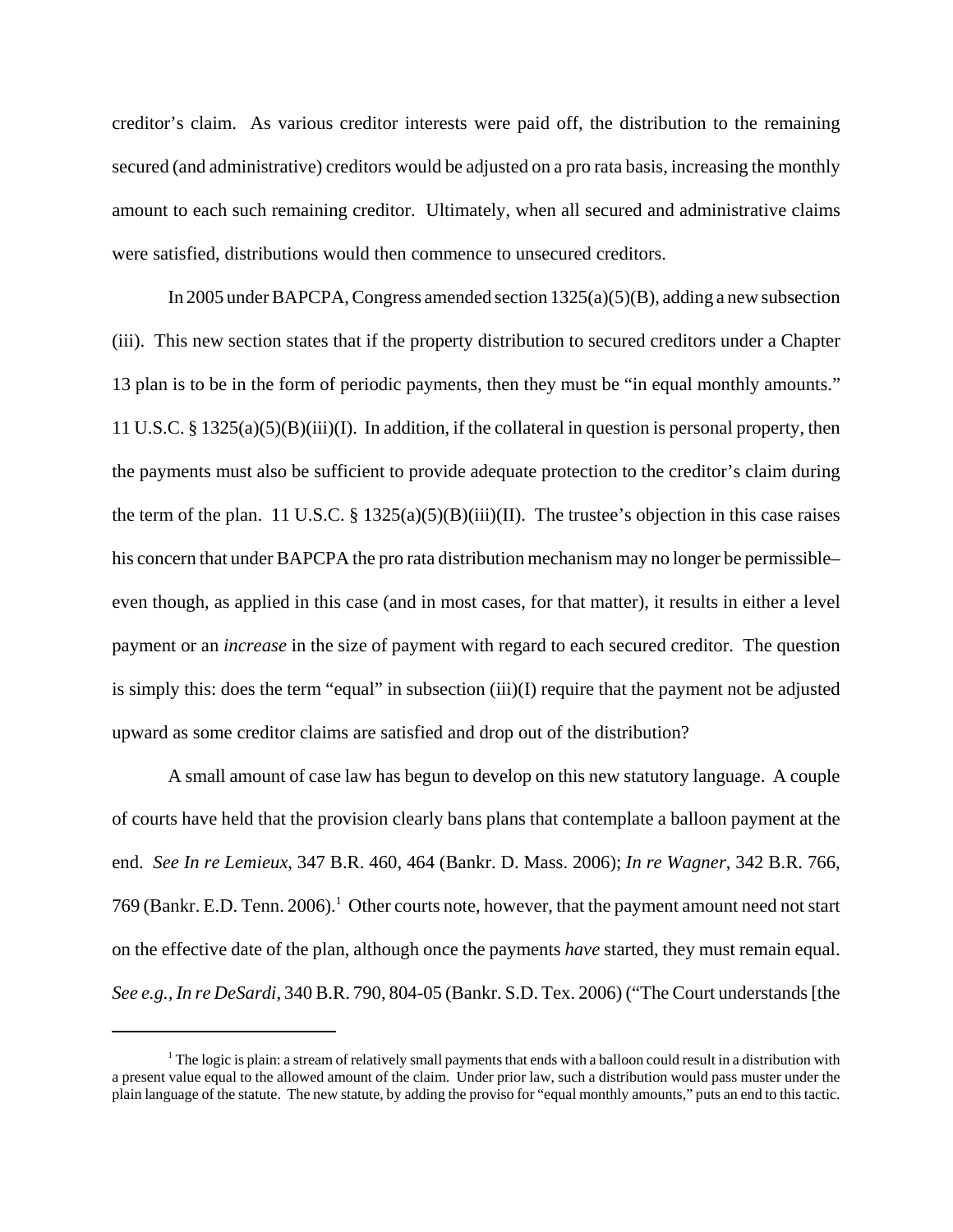statute] to require payments to be equal once they begin, and to continue to be equal until they cease"). The Sixth Circuit has noted that new subsection (iii) has *two* subdivisions, the second of which helps to shed light on the first. *In re Nichols*, 440 F.3d 850, 853-54 (6<sup>th</sup> Cir. 2006). Subdivision (II) requires, at least with regard to creditors whose collateral is personalty, that the payment amount be sufficient to accord the creditor adequate protection of its claim.

Section  $1325(a)(5)$  has long provided that, unless the secured creditor "has accepted the plan" the debtor must either surrender the collateral to the creditor upon confirmation or (if the debtor intends to keep and use the collateral) pay the creditor property having a value equal to the allowed amount of the claim. 11 U.S.C.  $\S$  1325(a)(5)(B)(ii). The creditor must be permitted to retain its lien as well. 11 U.S.C. § 1325(a)(5)(B)(i). According to the leading commentator on chapter 13 law and practice,

> Lien retention in §  $1325(a)(5)(B)(i)$  has been interpreted to require that payments through the plan must at least equal depreciation in the value of collateral during the repayment period. Not to be confused with adequate protection before confirmation or with the payment of present value (interest) after confirmation, lien retention avoids constitutional problems only if periodic payments under the plan equal or exceed the value lost through depreciation and use of collateral by the debtor after confirmation. Put another way, even if the plan recites that secured claim holders retain liens, if the payments proposed by the plan are insufficient to stay ahead of depreciation, the retained liens will erode faster than the allowed secured claim is paid, contrary to the intent of  $\S 1325(a)(5)(B)(i)$ .

KEITH LUNDIN, CHAPTER 13 BANKRUPTCY 104-4 to 104-5  $(3<sup>rd</sup>$  ed. 2000).

In actuality, the "adequate protection" to which the statute now refers essentially corresponds to the constitutional requirement discussed by Judge Lundin in his treatise. As the Supreme Court has explained, the essence of adequate protection, for bankruptcy purposes, is prevention of diminution in the value of the collateral over the term of the bankruptcy. *See United Savings Association of Texas v. Timbers of Inwood Forest Associates, Ltd.*, 484 U.S. 365 (1988). Thus, any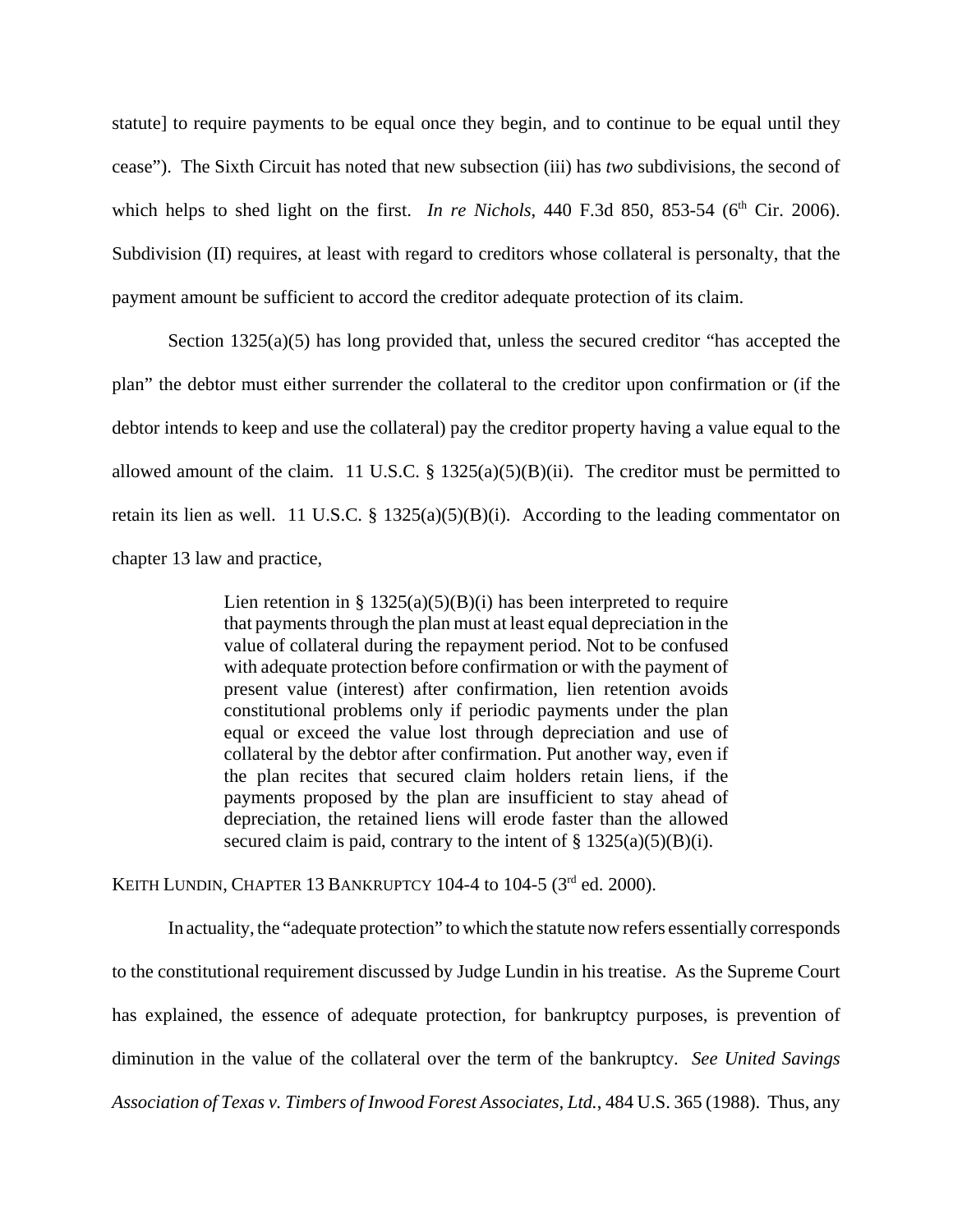payment which is sufficient to compensate the creditor for an erosion in collateral value over the term of the plan necessarily satisfies the adequate protection requirements of subdivision (II) of section  $1325(a)(5)(B)(iii)$ .

This helps us to answer the question posed here. A debtor could propose a plan calling for *pro rata* distribution to secured creditors and administrative claims. So long as the amount of that distribution can be fairly calculated as of confirmation of the plan, and so long as that amount is then determined to accord the creditor adequate protection of its claim within the meaning of *Timbers*, the distribution amount under a *pro rata* plan will, as a matter of law, correspond to the "equal monthly amount" required under subdivision (I) of section  $1325(a)(5)(B)(iii)$ .<sup>2</sup>

In this case, the plan is a "stair step" plan. That is, payments to certain creditors are expected to *increase* when other creditor claims are paid off. Later in the term of the plan, after a rent-to-own contract is satisfied and a loan to the Debtors' pension is repaid, more money will be available for other creditors. Should the trustee then be prohibited from redistributing the newly freed-up portion of the plan payment to other creditors, on grounds that those other creditors would then no longer be receiving "equal monthly payments?" That would surely be an odd outcome. If the initial distribution otherwise satisfies the requirements of section 1325(a)(5)(B), then an *additional* distribution should not be prohibited.

There is an alternative reason why *pro rata* distributions should be permissible. Section 1325(a)(5)(A) still provides, as it always has, that the plan's provision for a secured creditor's claim may be approved by the court regardless whether it satisfies the requisites of subsection (B), so long as the secured creditor "has accepted the plan." Chapter 13 (unlike chapter 11) has no formal

<sup>&</sup>lt;sup>2</sup> The *pro rata* distribution to the secured creditor available as of the effective date of the plan must also satisfy the "present value" analysis in section  $1325(a)(5)(B)(ii)$ . That is, that amount, if paid over the life of the plan, must equal the present value of the allowed secured claim. The debtor cannot, under BAPCPA, expect to satisfy the present value test by reliance on a "stair step" plan.